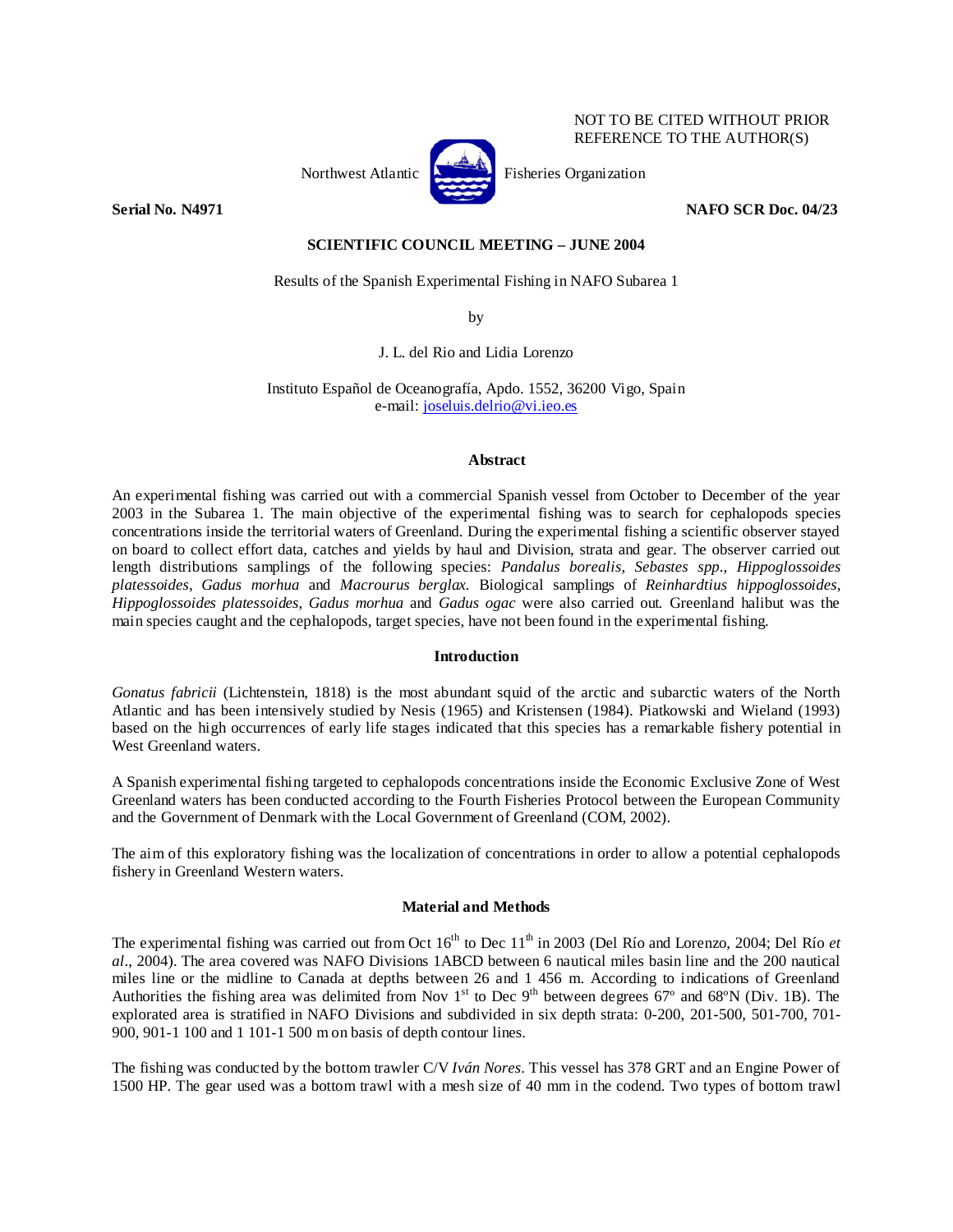net were used, one type with a vertical opening of 3 m (BT) and the other one with a high-opening of 7 m (BT-GOV). Towing trawl was usually one hour and the towing average speed was 3.0 kn.

After each haul the catch was sorted by species and weighed. Due to difficulties in identification of species, redfishes were classified as *Sebastes spp*. Greenland halibut, redfish, American plaice and Atlantic cod were sexed and measured to the total length (TL) and to 1.0 cm below. Roughhead grenadier was measured to the pre anal fin length (AFL) and to 0.5 cm below. Northern shrimp was measured to the oblique carapace length (CL), the distance from the base of the eye to the posterior dorsal edge and to 0.5 mm below. Biological sampling on Greenland halibut, American plaice, Atlantic cod and Greenland cod was also carried out by the scientific observer.

Otoliths of Greenland halibut (232) and Atlantic cod (262) were collected for age determination.

#### **Results**

The number of valid hauls by Division, month and gear is given in Table 1. A total of 125 hauls were completed in NAFO Subarea 1. Only 9 hauls were performed with the high-opening net (BT-GOV). The highest number of hauls was realized on November in Div. 1B. The position of the hauls carried out with bottom trawl (BT) and with highopening bottom trawl (BT-GOV) is shown in Fig. 1 and 2, respectively.

The distribution of the fishing effort (hours) by division, strata and gear is presented in Table 2. A total of 153 towing hours were made in the experimental fishing: 144 hours with bottom trawl of a vertical opening of 3 m (BT) and 9 hours with high-opening bottom trawl of 7 m (BT-GOV). Results show that more than 57% of fishing effort is performed in the strata 201-500 m and 1 101-1 500 m.

Table 3 shows total catches for the main species by Division and gear. Species with catches lower than 40 kg were grouped in others species. The number of species found and classified in the exploratory area was 79 (ANNEX 1) and the total catch in the experimental fishing was 85 714 kg. The catches of cephalopods, which were the target species, were very low with only 14 kg during the experimental fishing in Div. 1ABD. The main species caught was Greenland halibut (75 217 kg) mainly in Div. 1A (65 225 kg). Other less important species in the catches were northern shrimp, arctic skate, redfish and American plaice. The catch of each one of the remaining species during the experimental fishing was lower than 250 kg.

The unstandardized catch rates (kg/hour) by Division, strata and gear are presented in Table 4. The highest yield was for Greenland halibut, with around 1450 kg/h in strata 901-1 100 m and Div. 1A. CPUE of northern shrimp and arctic skate were 97 kg/h (stratum 201-500 m in Div. 1B) and 70 kg/h (stratum 901- 1 100 m in Div. 1A), respectively. The yields for the others species were very low. Yields with the high-opening net (BT-GOV) were also quite poor, except for northern shrimp in Div. 1B, with a yield of 61 kg/h in stratum 201-500 m.

Length distributions of total catches for Greenland halibut in Div. 1ABD with the bottom trawl gear (BT) are presented in Table 5. In Div. 1A the length distribution ranged between 30 and 85 cm, with two modes around 44-45 cm and 48-49 cm. In Div. 1B, the length distribution ranged between 20 and 87 cm, with one mode around 40-41 cm. Finally, in Div. 1D, the length distribution ranged from 39 to 61 cm, with a mode in 44-45 cm. According to these results, size of individuals increased with depth strata. Jorgensen (2003) also reported the same increase in Div. 1CD. Greenland halibut percentages of total length frequency distribution by Division are illustrated in Fig. 3.

Length distributions for northern shrimp in Div. 1B by sex and gear are presented in Table 6. Males length distribution obtained with bottom trawl (BT) presented a CL between 11.5 and 24 mm, with one mode in 20 mm CL. Females presented a CL from 15 to 29.5 mm and one mode in 20 mm CL. The length distribution obtained with high-opening bottom trawl (BT-GOV) presented a CL between 14 and 24.5 mm for males, with one clear mode in 18 mm and for females the length range was between 16.5 and 26.5 mm CL, with one mode in 20.5 mm CL. Percentage length frequency distributions by sex and gear in Div. 1B are illustrated in Fig. 4.

The length frequency distributions of redfish by month and gear in Div. 1B are presented in Table 7. The length distribution ranged between 5 and 41 cm, with a clear mode in 11 cm in both gears.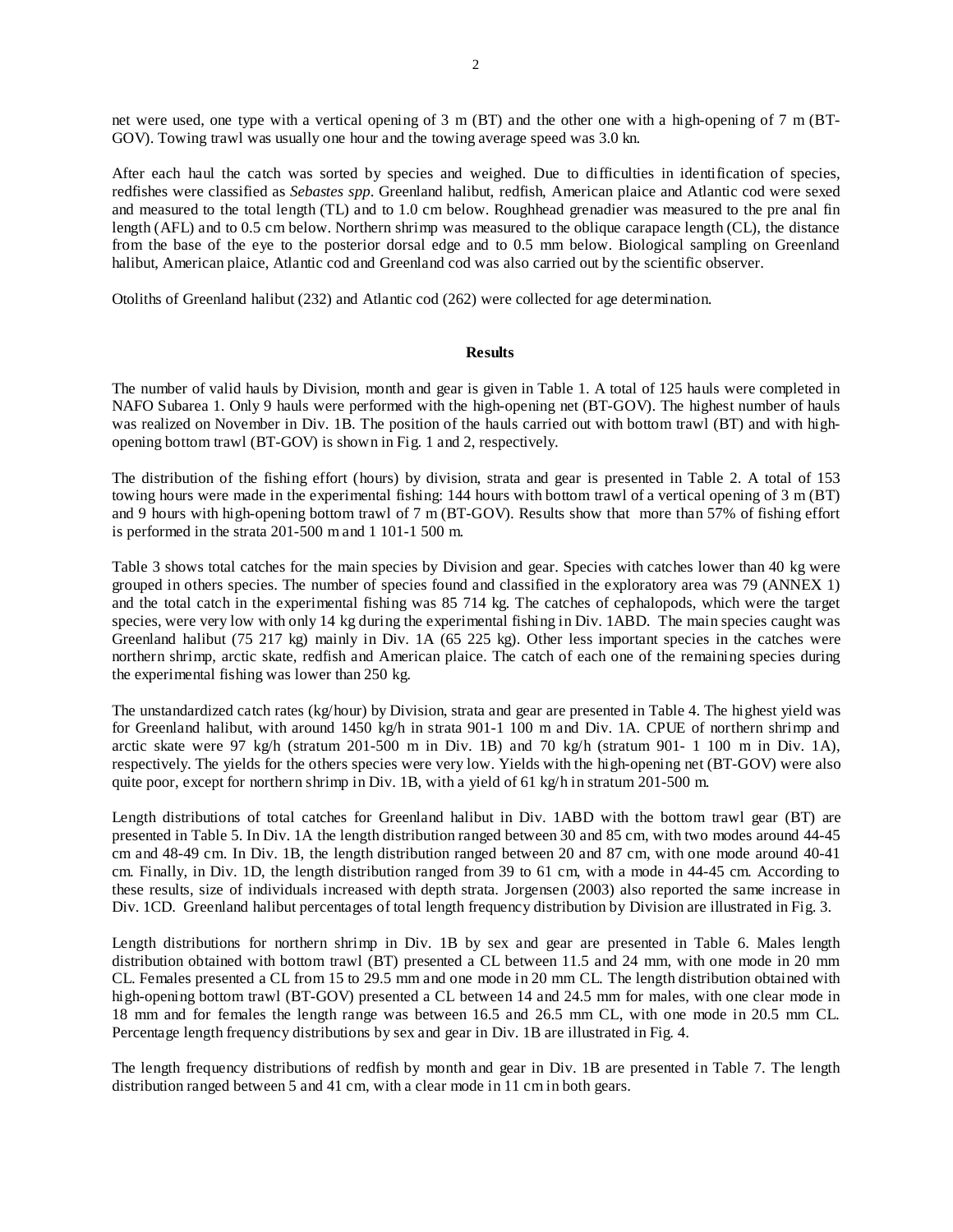Table 8 shows length distributions for American plaice in Div. 1B by month and gear. Length distributions of roughhead grenadiers in Div. 1D with the bottom trawl gear (BT) are presented in Table 9.

Length-weight relationship for Greenland halibut, Atlantic cod, Greenland cod and American plaice are presented in Fig. 5. Length-weight equations for this species in this experimental fishing were the following:

| For Greenland halibut: | $W = 0.0023 * TL^{3,3436}$  | $(N=1020, r^2=0.97)$   |
|------------------------|-----------------------------|------------------------|
| For Atlantic cod:      | $W = 0.0046 * T L^{3,1642}$ | $(N= 296, r^2=0.98)$   |
| For Greenland cod:     | $W = 0.0052 * T L^{3,2383}$ | $(N= 68, r^2=0.95)$    |
| For American plaice:   | $W = 0.0073 * TL^{3,0625}$  | $(N=$ 50, $r^2=0.91$ ) |

where W is weight in g and TL is the total length in cm.

#### **References**

- COM 2002. Mid term review of the Fourth Fisheries Protocol between the UE and Greenland. *Commission of the European Communities*. No 697 final. Brussels.
- Del Rio, J.L. and Lidia Lorenzo. 2004. Intermediary report on the results of the Experimental Fishing Pilot Mission in Greenland waters. S.G.P.M. Spanish Oceanographic Institute. Vigo.
- Del Rio, J.L., Lorenzo L. and S. Iglesias. 2004. Memoria Final de la Acción Piloto de Pesca Experimental en aguas de Groenlandia dirigida a la pesca de cefalópodos. Instituto Español de Oceanografía. Vigo.
- Jorgensen O. A. 2003. Survey for Greenland halibut in NAFO Divisions 1C-1D, 2002. NAFO SCR Doc. 03/20. Serial No. N4829, 25 pp.
- Kristensen, T. K. 1984. Biology of the squid *Gonatus fabricii* (Lichtenstein, 1818) from West Greenland waters. *Meddr. Grönland Biosci*., 13, 1-20.
- Nesis K. N., 1965. Distribution and feeding of young squids *Gonatus fabricii* (Licht.) in the Labrador sea and the Norwegian Sea. *Oceanology*, 5, 102-108.
- Piatkowski, U. and Wieland, K. 1993. The Boreoatlantic gonate squid *Gonatus fabricii*: distribution and size off West Greenland in summer 1989 and in summer and autumn 1990. *Aquat. Living Resour.,* 6, 109-114.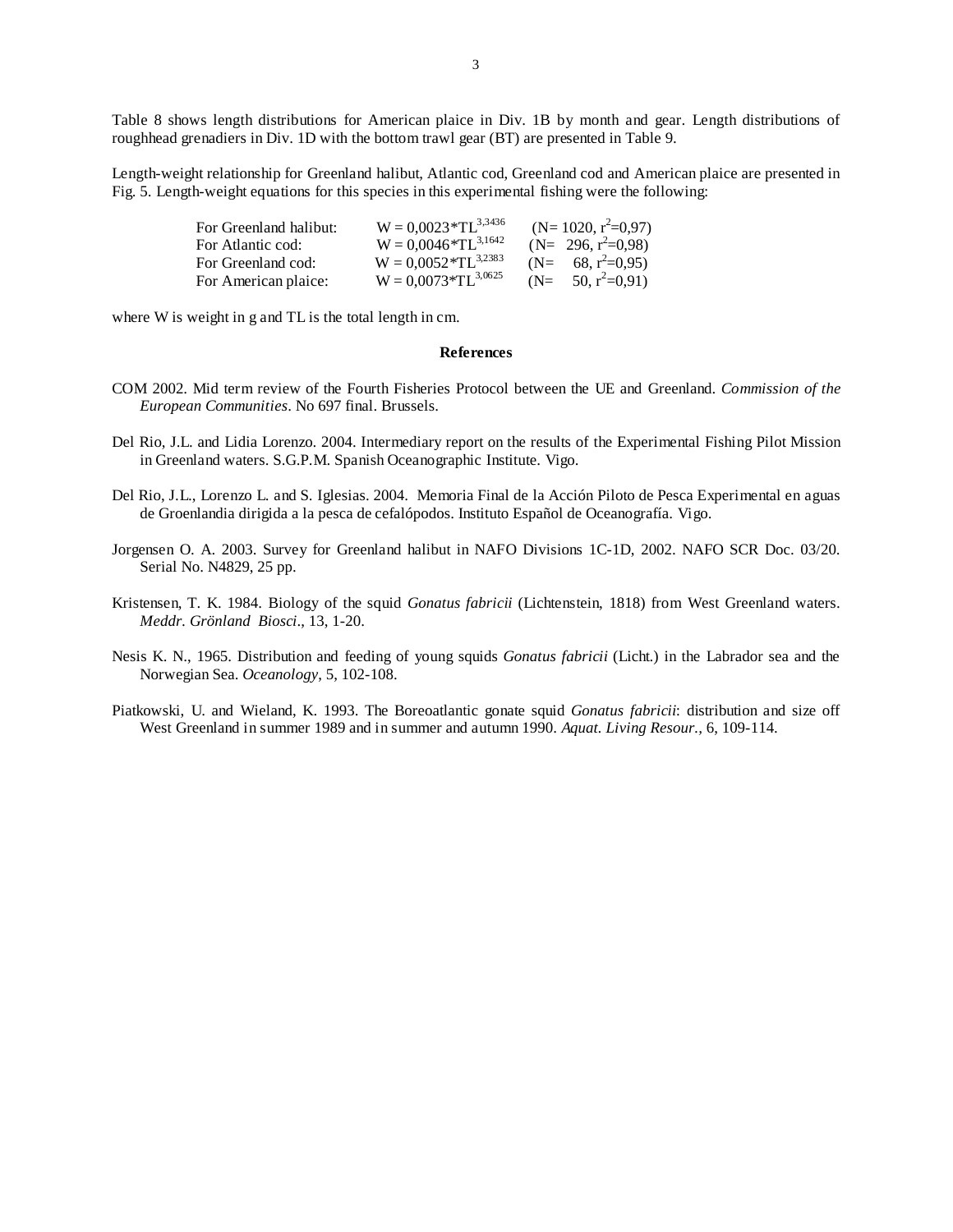| Month                              | Div. $1A$ | Div. 1B | Div. 1C        | Div. $1D$                | Total                        |
|------------------------------------|-----------|---------|----------------|--------------------------|------------------------------|
| October                            | 14        | 4       |                |                          | 18                           |
| November                           |           | 87      |                |                          | 87                           |
| December                           |           | 6       | 2              | 3                        | 11                           |
| <b>TOTAL</b>                       | 14        | 97      | $\overline{2}$ | 3                        | 116                          |
| High-opening bottom trawl (BT-GOV) |           |         |                |                          |                              |
| Month                              | Div. $1A$ | Div. 1B | Div. 1C        | Div. $1D$                | Total                        |
| October                            |           | ٠       | -              | $\overline{\phantom{0}}$ | $\qquad \qquad \blacksquare$ |
| November                           |           | 9       |                |                          | 9                            |
| December                           |           |         |                |                          |                              |

 $\text{TOTAL}$   $-$  9  $-$  9

Table 1. Fishing effort in number valid hauls by Division, month and gear in the experimental fishing in the SA 1.

Table 2. Fishing effort in hours by strata, Division and gear in the experimental fishing in the SA 1.

| Bottom trawl (BT)                                 |         |                          |                |         |       |
|---------------------------------------------------|---------|--------------------------|----------------|---------|-------|
| Stratum (m)                                       | Div. 1A | Div. 1B                  | Div. 1C        | Div. 1D | Total |
| $0 - 200$                                         |         | 18                       | $\overline{2}$ |         | 20    |
| 201-500                                           |         | 42                       |                |         | 42    |
| 501-700                                           |         | 9                        |                |         | 9     |
| 701-900                                           |         | 19                       |                |         | 19    |
| 901-1100                                          | 15      | 1                        |                |         | 16    |
| 1101-1500                                         | 33      |                          |                | 3       | 36    |
| <b>TOTAL</b>                                      | 48      | 90                       | $\overline{2}$ | 3       | 144   |
| High-opening bottom trawl (BT-GOV)<br>Stratum (m) | Div. 1A | Div. 1B                  | Div. 1C        | Div. 1D | Total |
|                                                   |         |                          |                |         |       |
| $0 - 200$                                         |         |                          |                |         |       |
| $201 - 500$                                       |         | 8                        |                |         | 8     |
| 501-700                                           |         |                          |                |         |       |
| 701-900                                           |         |                          |                |         |       |
| 901-1100                                          |         |                          |                |         |       |
| 1101-1500                                         |         | $\overline{\phantom{a}}$ |                |         |       |
| <b>TOTAL</b>                                      |         | 8                        |                |         | 8     |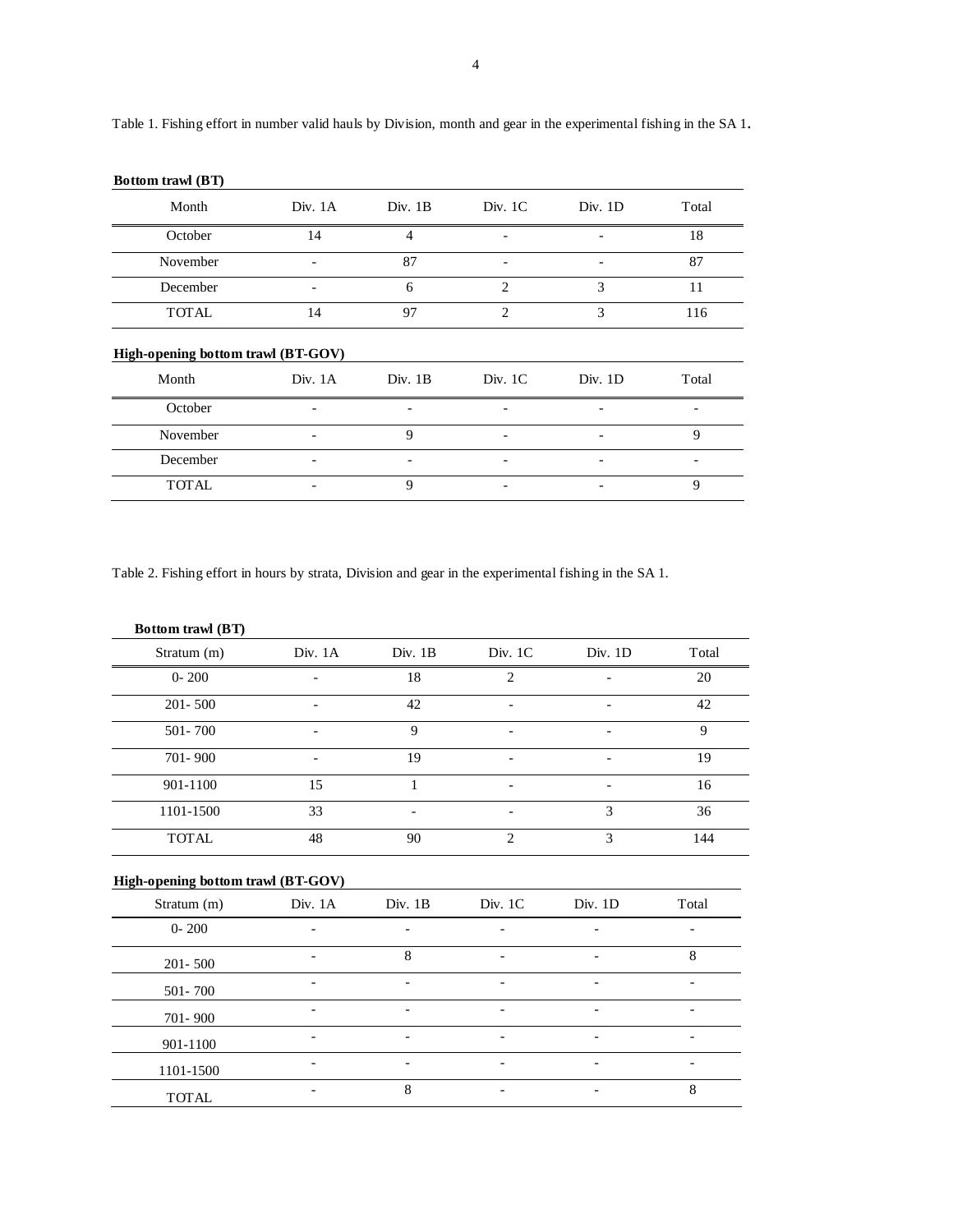| <b>Scientific name</b>       | Div. 1A   | Div. 1B        |               | Div. 1C   | Div. 1D   | <b>Total</b> |               | <b>TOTAL</b> |  |
|------------------------------|-----------|----------------|---------------|-----------|-----------|--------------|---------------|--------------|--|
|                              | <b>BT</b> | <b>BT</b>      | <b>BT-GOV</b> | <b>BT</b> | <b>BT</b> | <b>BT</b>    | <b>BT-GOV</b> |              |  |
| Reinhardtius hippoglossoides | 65225     | 8079           | 17            |           | 1890      | 75200        | 17            | 75217        |  |
| Pandalus borealis            |           | 4699           | 531           |           |           | 4702         | 531           | 5233         |  |
| Amblyraja hyperborea         | 1425      | $\overline{c}$ |               |           |           | 1431         |               | 1431         |  |
| Sebastes spp.                |           | 518            | 24            |           |           | 519          | 24            | 543          |  |
| Hippoglossoides platessoides |           | 479            | 42            |           |           | 487          | 42            | 529          |  |
| Gaidropsarus ensis           | 204       | 23             | 0             |           | 16        | 244          |               | 244          |  |
| Gadus morhua                 |           | 172            | 31            | 19        |           | 190          | 31            | 221          |  |
| Amblyraja radiata            |           | 155            | 12            |           |           | 160          | 12            | 172          |  |
| Macrourus berglax            | 15        | 22             |               |           | 117       | 154          |               | 154          |  |
| Metacrangon jacqueti         |           | 116            |               |           |           | 116          |               | 116          |  |
| Anarhichas lupus             |           | 85             | 13            | 14        |           | 100          | 13            | 113          |  |
| Anarhichas minor             | 35        | 58             |               |           |           | 94           |               | 95           |  |
| Liparididae                  |           | 79             | 11            |           |           | 80           | 11            | 91           |  |
| Bathyraja spinicauda         | 80        | 5              |               |           |           | 86           |               | 86           |  |
| Chionocetes opilio           |           | 71             |               |           |           | 71           |               | 71           |  |
| Lebbeus groenlandicus        |           | 49             |               |           |           | 49           |               | 49           |  |
| Antimora rostrata            |           |                |               |           | 47        | 47           |               | 47           |  |
| Lycodes reticulatus          |           | 42             |               |           |           | 45           |               | 46           |  |
| Others species               | 53        | 1081           | 37            | 38        | 48        | 1219         | 37            | 1256         |  |
| <b>TOTAL</b>                 | 67042     | 15734          | 722           | 90        | 2126      | 84992        | 722           | 85714        |  |

Table 3. Total catches (kg) by Division and gear in the experimental fishing in SA1.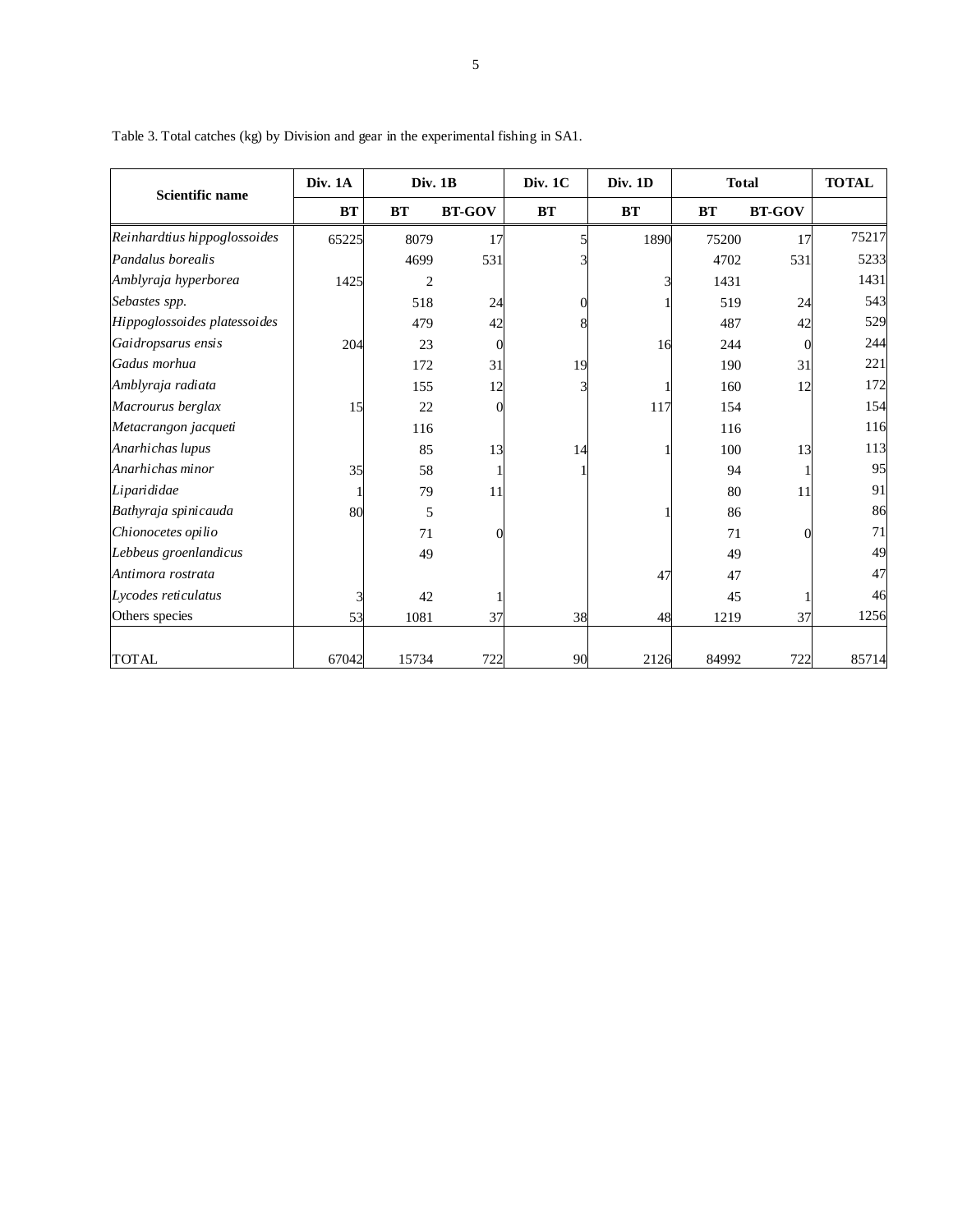Table 4. Yields (kg/h) of the main species caught in the experimental fishing by Division, strata and gear.

# **Bottom trawl (BT)**

| <b>Species</b>               | Stratum (m)  | Div. 1A | Div. 1B          | Div. 1C          | Div. 1D | <b>Total</b> |
|------------------------------|--------------|---------|------------------|------------------|---------|--------------|
| Reinhardtius hippoglossoides | $0 - 200$    |         | $\overline{0,1}$ | $\overline{2,5}$ |         | 0,4          |
|                              | 201-500      |         | 6,5              |                  |         | 6,5          |
|                              | 501-700      |         | 143,6            |                  |         | 143,6        |
|                              | 701-900      |         | 309,8            |                  |         | 309,8        |
|                              | 901-1100     | 1473,7  | 436,8            |                  |         | 1396,7       |
|                              | 1101-1500    | 1267,8  |                  |                  | 630,0   | 1215,2       |
|                              | Total        | 1333,4  | 81,7             | 2,5              | 630,0   | 491,5        |
| Pandalus borealis            | $0 - 200$    |         | 4,8              | 1,3              |         | 4,5          |
|                              | 201-500      |         | 97,7             |                  |         | 97,7         |
|                              | 501-700      |         | 11,5             |                  |         | 11,5         |
|                              | 701-900      |         | 0,1              |                  |         | 0,1          |
|                              | <b>Total</b> |         | 52,8             | 1,3              |         | 34,2         |
| Amblyraja hyperborea         | 901-1100     | 70,6    | 1,8              |                  |         | 65,5         |
|                              | 1101-1500    | 9,8     |                  |                  | 1,1     | 9,0          |
|                              | Total        | 29,1    | 1,8              |                  | 1,1     | 22,6         |
| Sebastes spp,                | $0 - 200$    |         | 0,1              | 0,1              |         | 0,1          |
|                              | 201-500      |         |                  |                  |         |              |
|                              |              |         | 8,4              |                  |         | 8,4          |
|                              | 501-700      |         | 11,7             |                  |         | 11,7         |
|                              | 701-900      |         | 0,1              |                  |         | 0,1          |
|                              | 901-1100     |         | 0,0              |                  |         | 0,0          |
|                              | 1101-1500    |         |                  |                  | 0,4     | 0,4          |
|                              | <b>Total</b> |         | 5,5              | 0,1              | 0,4     | 3,6          |
| Hippoglossoides platessoides | $0 - 200$    |         | 2,2              | 4,2              |         | 2,4          |
|                              | 201-500      |         | 6,9              |                  |         | 6,9          |
|                              | 501-700      |         | 10,5             |                  |         | 10,5         |
|                              | 701-900      |         | 1,6              |                  |         | 1,6          |
|                              | Total        |         | 5,3              | 4,2              |         | 3, 5         |
| Gaidropsarus ensis           | 201-500      |         | 0,0              |                  |         | 0,0          |
|                              | 501-700      |         | 0,1              |                  |         | 0,1          |
|                              | 701-900      |         | 1,1              |                  |         | 1,1          |
|                              | 901-1100     | 2,5     | 1,1              |                  |         | 2,4          |
|                              | 1101-1500    | 5,0     |                  |                  | 5,4     | 5,0          |
|                              | <b>Total</b> | 4,2     | 0,2              |                  | 5,4     | 1,6          |
| Gadus morhua                 | $0 - 200$    |         | 0,8              | 9,2              |         | 1,7          |
|                              | 201-500      |         | 3,6              |                  |         | 3,6          |
|                              | 501-700      |         | 0,1              |                  |         | 0,1          |
|                              | 701-900      |         | $_{0,2}$         |                  |         | 0,2          |
|                              | Total        |         | 2,1              | 9.2              |         | 1,5          |
| Amblyraja radiata            | $0 - 200$    |         | 0,4              | 1,6              |         | 0,5          |
|                              | 201-500      |         | 1,6              |                  |         | 1,6          |
|                              | 501-700      |         | 2,7              |                  |         | 2,7          |
|                              | 701-900      |         | 2,7              |                  |         | 2,7          |
|                              | 1101-1500    |         |                  |                  | 0,5     | 0,5          |
|                              | Total        |         | 1,7              | 1,6              | 0, 5    | l, l         |
| Macrourus berglax            | 501-700      |         | 1,1              |                  |         | 1,1          |
|                              | 701-900      |         | 0,6              |                  |         | 0,6          |
|                              | $901 - 1100$ | 0,2     | 0,2              |                  |         | $0,\!2$      |
|                              | 1101-1500    | 0,4     |                  |                  | 39,0    |              |
|                              |              |         |                  |                  |         | 3,6          |
|                              | Total        | 0, 3    | 0,2              |                  | 39,0    | 1,0          |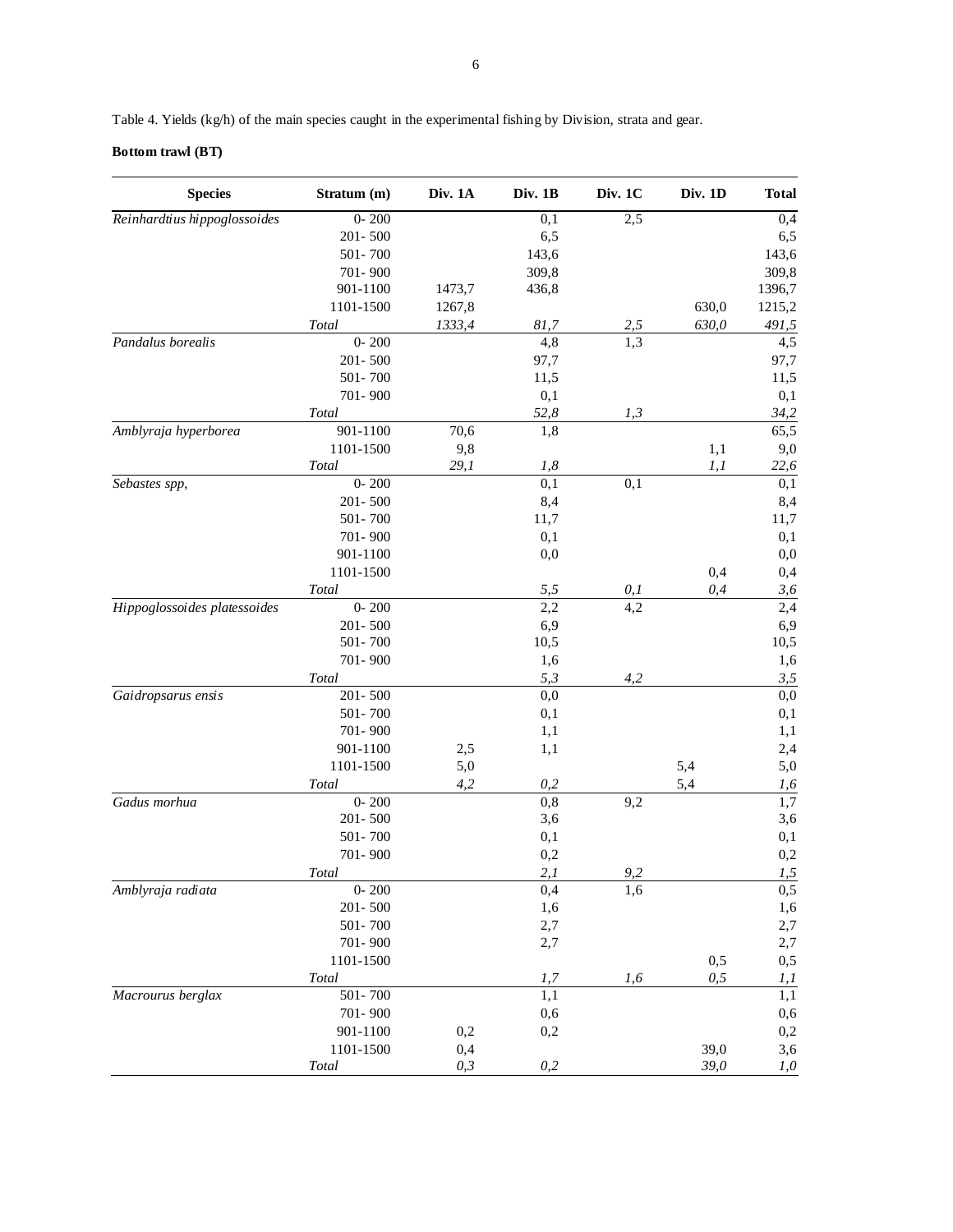# Table 4. (continuation).

# **High-opening bottom trawl (BT-GOV)**

| <b>Species</b>               | Stratum (m) | Div. $1A$ | Div. 1B | Div. 1C | Div. 1D | Total |
|------------------------------|-------------|-----------|---------|---------|---------|-------|
| Pandalus borealis            | $201 - 500$ |           | 61,3    |         |         | 61,3  |
|                              | Total       |           | 61,3    |         |         | 61,3  |
| Hippoglossoides platessoides | $201 - 500$ |           | 4,9     |         |         | 4,9   |
|                              | Total       |           | 4,9     |         |         | 4,9   |
| Gadus morhua                 | $201 - 500$ |           | 3,6     |         |         | 3,6   |
|                              | Total       |           | 3,6     |         |         | 3,6   |
| Sebastes spp,                | $201 - 500$ |           | 2,8     |         |         | 2,8   |
|                              | Total       |           | 2,8     |         |         | 2,8   |
| Reinhardtius hippoglossoides | $201 - 500$ |           | 1,9     |         |         | 1,9   |
|                              | Total       |           | 1,9     |         |         | 1,9   |
| Amblyaja radiata             | $201 - 500$ |           | 1,4     |         |         | 1,4   |
|                              | Total       |           | 1,4     |         |         | 1,4   |
| Gaidropsarus ensis           | $201 - 500$ |           | 0,1     |         |         | 0,1   |
|                              | Total       |           | 0,1     |         |         | 0,1   |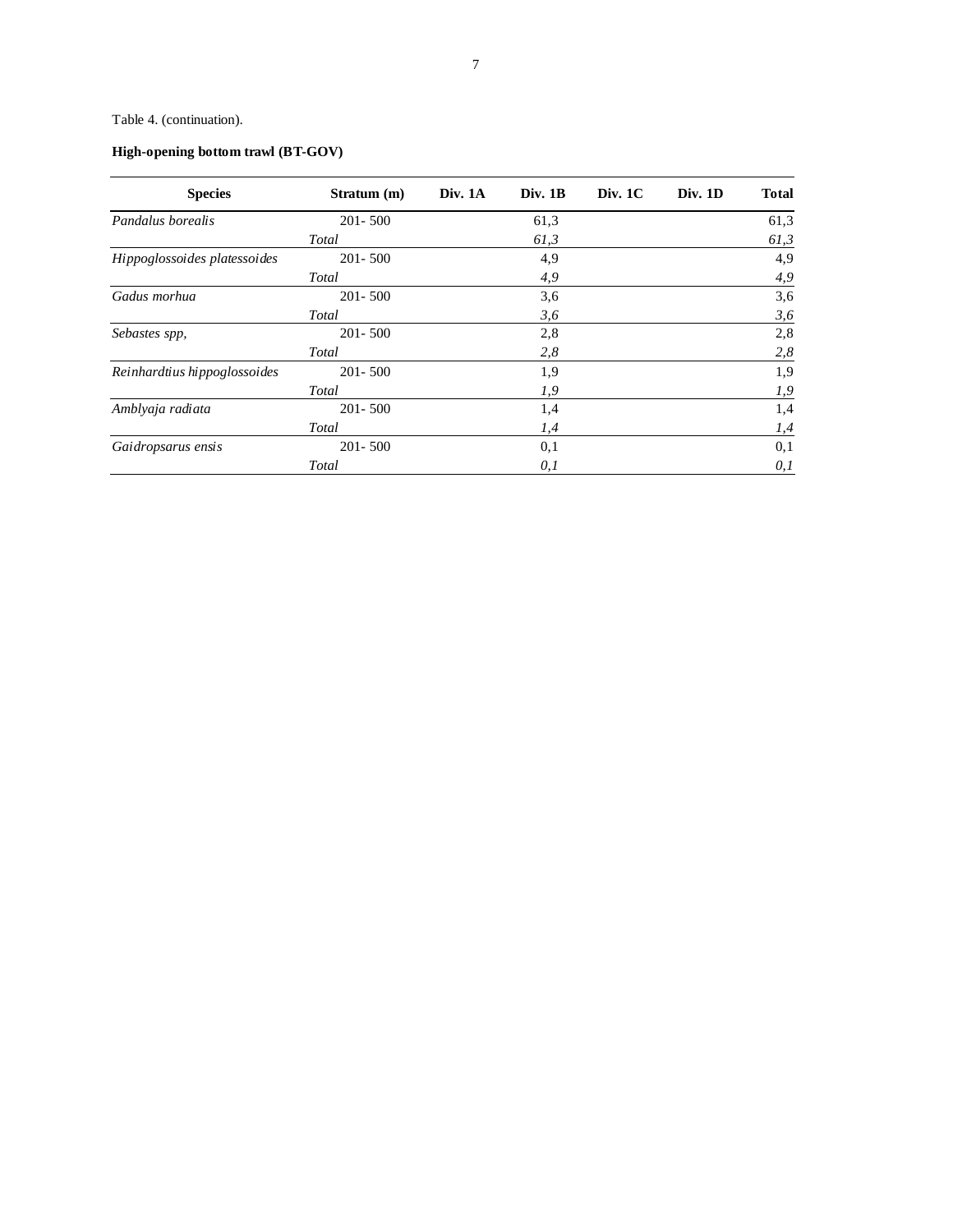| <b>Greenland halibut</b> |                  | <b>DIVISION</b>  |                  |                  |                  |
|--------------------------|------------------|------------------|------------------|------------------|------------------|
| Length (TL) cm           | 1A               | 1B               | $1C$             | 1D               | <b>Total</b>     |
| $20 - 21$                | $\boldsymbol{0}$ | 70               | $\boldsymbol{0}$ | $\boldsymbol{0}$ | $70\,$           |
| $22 - 23$                | $\boldsymbol{0}$ | 105              | $\boldsymbol{0}$ | $\boldsymbol{0}$ | 105              |
| 24-25                    | $\boldsymbol{0}$ | 283              | $\boldsymbol{0}$ | $\boldsymbol{0}$ | 283              |
| 26-27                    | $\boldsymbol{0}$ | 782              | $\boldsymbol{0}$ | $\boldsymbol{0}$ | 782              |
| 28-29                    | $\boldsymbol{0}$ | 1058             | $\boldsymbol{0}$ | $\boldsymbol{0}$ | 1058             |
| 30-31                    | 76               | 996              | $\boldsymbol{0}$ | $\boldsymbol{0}$ | 1072             |
| 32-33                    | 295              | 1388             | $\boldsymbol{0}$ | $\boldsymbol{0}$ | 1683             |
| 34-35                    | 44               | 1404             | $\boldsymbol{0}$ | $\boldsymbol{0}$ | 1448             |
| 36-37                    | 1038             | 1564             | $\boldsymbol{0}$ | $\boldsymbol{0}$ | 2602             |
| 38-39                    | 2645             | 1439             | $\boldsymbol{0}$ | 38               | 4122             |
| $40 - 41$                | 4656             | 1766             | $\boldsymbol{0}$ | 57               | 6479             |
| 42-43                    | 8085             | 1509             | $\boldsymbol{0}$ | 133              | 9727             |
| 44-45                    | 10604            | 1246             | $\boldsymbol{0}$ | 343              | 12193            |
| 46-47                    | 8411             | 899              | $\boldsymbol{0}$ | 323              | 9633             |
| 48-49                    | 10660            | 555              | $\boldsymbol{0}$ | 324              | 11539            |
| $50 - 51$                | 7293             | 347              | $\mathbf{0}$     | 114              | 7754             |
| 52-53                    | 5522             | 299              | $\mathbf{0}$     | 190              | 6011             |
| 54-55                    | 3675             | 139              | $\mathbf{0}$     | 228              | 4042             |
| 56-57                    | 1136             | 132              | $\boldsymbol{0}$ | 57               | 1325             |
| 58-59                    | 559              | 48               | $\boldsymbol{0}$ | 38               | 645              |
| 60-61                    | 336              | 34               | $\boldsymbol{0}$ | 57               | 427              |
| 62-63                    | 336              | 31               | $\boldsymbol{0}$ | $\boldsymbol{0}$ | 367              |
| 64-65                    | 277              | 10               | $\boldsymbol{0}$ | $\boldsymbol{0}$ | 287              |
| 66-67                    | $\boldsymbol{0}$ | 10               | $\boldsymbol{0}$ | $\boldsymbol{0}$ | $10\,$           |
| 68-69                    | 108              | $\boldsymbol{0}$ | $\mathbf{0}$     | $\boldsymbol{0}$ | 108              |
| 70-71                    | $\boldsymbol{0}$ | 10               | $\boldsymbol{0}$ | $\boldsymbol{0}$ | $10\,$           |
| 72-73                    | 251              | $\boldsymbol{0}$ | $\boldsymbol{0}$ | $\boldsymbol{0}$ | 251              |
| 74-75                    | $\boldsymbol{0}$ | 20               | $\boldsymbol{0}$ | $\boldsymbol{0}$ | $20\,$           |
| 76-77                    | $\boldsymbol{0}$ | $\boldsymbol{0}$ | $\boldsymbol{0}$ | $\boldsymbol{0}$ | $\boldsymbol{0}$ |
| 78-79                    | $\boldsymbol{0}$ | $\boldsymbol{0}$ | $\boldsymbol{0}$ | $\boldsymbol{0}$ | $\boldsymbol{0}$ |
| 80-81                    | $\boldsymbol{0}$ | $\boldsymbol{0}$ | $\boldsymbol{0}$ | $\boldsymbol{0}$ | $\boldsymbol{0}$ |
| 82-83                    | $\boldsymbol{0}$ | $\boldsymbol{0}$ | $\boldsymbol{0}$ | $\boldsymbol{0}$ | $\boldsymbol{0}$ |
| 84-85                    | 22               | $\boldsymbol{0}$ | $\boldsymbol{0}$ | $\boldsymbol{0}$ | 22               |
| 86-87                    | $\boldsymbol{0}$ | 10               | $\boldsymbol{0}$ | 0                | $10\,$           |
| <b>TOTAL</b>             | 66030            | 16150            | $\boldsymbol{0}$ | 1908             | 84088            |
| Samples                  | $\sqrt{5}$       | 15               |                  | $\mathbf{1}$     | 21               |
| Fish Measured            | 505              | 1511             |                  | $100\,$          | 2116             |
| Total Catches (Kg)       | 65225            | 8079             | 5                | 1890             | 75199            |

Table 5. Greenland halibut length distributions samplings by Division in SA1 with bottom trawl (BT).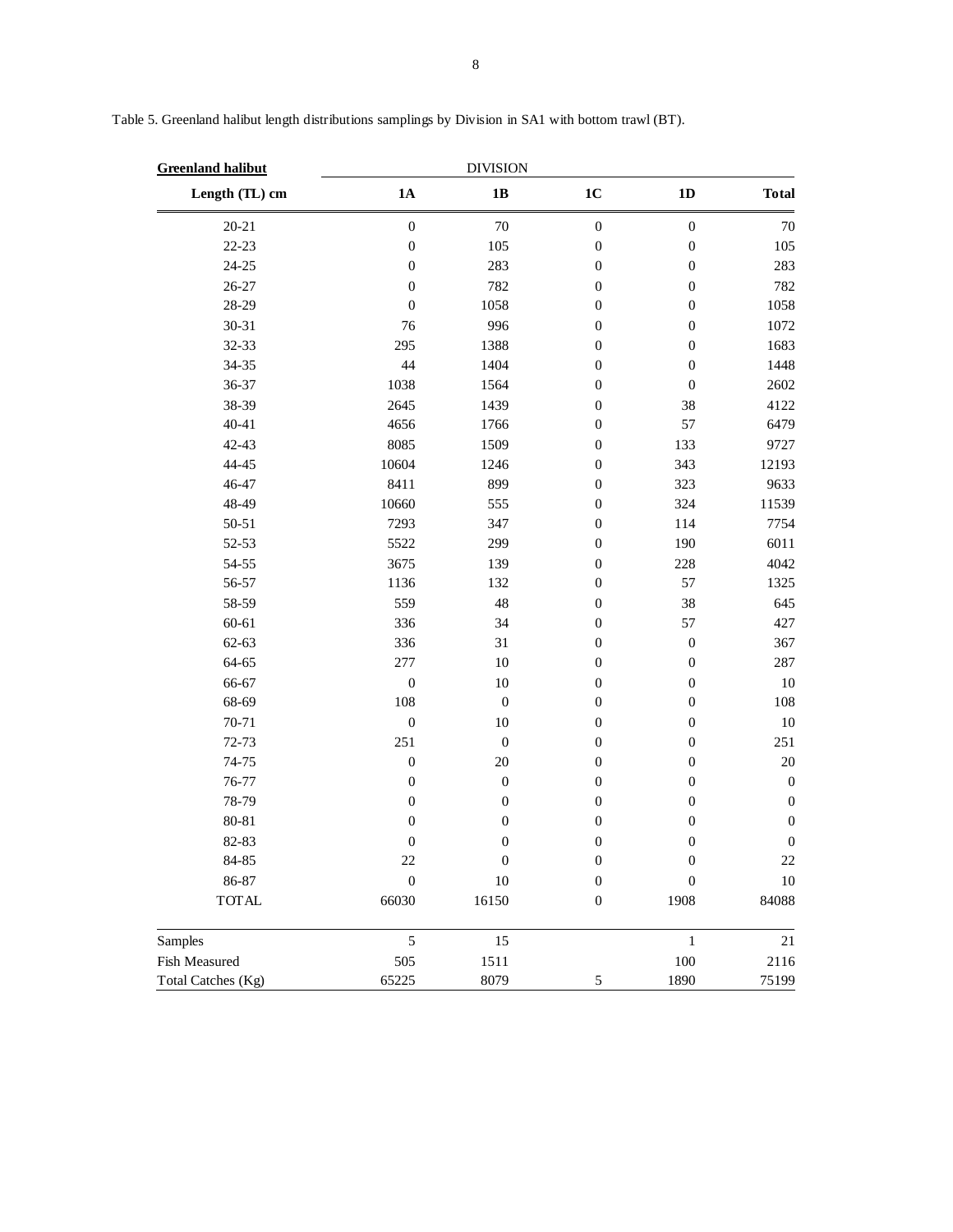| Northern shrimp    |                  | Bottom trawl (BT) |                  | High-opening bottom trawl<br>(BT-GOV) |                  |                  |
|--------------------|------------------|-------------------|------------------|---------------------------------------|------------------|------------------|
| Length (CL) mm     | <b>Males</b>     | <b>Females</b>    | <b>Total</b>     | <b>Males</b>                          | <b>Females</b>   | <b>Total</b>     |
| 11,5               | 167              | $\boldsymbol{0}$  | 167              | $\boldsymbol{0}$                      | $\boldsymbol{0}$ | $\boldsymbol{0}$ |
| 12                 | 317              | $\boldsymbol{0}$  | 317              | $\boldsymbol{0}$                      | $\boldsymbol{0}$ | $\boldsymbol{0}$ |
| 12,5               | 167              | $\boldsymbol{0}$  | 167              | $\boldsymbol{0}$                      | $\boldsymbol{0}$ | $\boldsymbol{0}$ |
| 13                 | 167              | $\boldsymbol{0}$  | 167              | $\boldsymbol{0}$                      | $\boldsymbol{0}$ | $\boldsymbol{0}$ |
| 13,5               | 999              | $\boldsymbol{0}$  | 999              | $\boldsymbol{0}$                      | $\boldsymbol{0}$ | $\boldsymbol{0}$ |
| 14                 | 2300             | $\boldsymbol{0}$  | 2300             | 466                                   | $\boldsymbol{0}$ | 466              |
| 14,5               | 2267             | $\boldsymbol{0}$  | 2267             | $\boldsymbol{0}$                      | $\boldsymbol{0}$ | $\boldsymbol{0}$ |
| 15                 | 3654             | 334               | 3988             | 466                                   | $\boldsymbol{0}$ | 466              |
| 15,5               | 3081             | 334               | 3415             | 1864                                  | $\boldsymbol{0}$ | 1864             |
| 16                 | 4078             | 249               | 4327             | 1864                                  | $\boldsymbol{0}$ | 1864             |
| 16,5               | 5927             | 794               | 6721             | 5125                                  | 466              | 5591             |
| $17\,$             | 9655             | 1868              | 11523            | 5591                                  | $\boldsymbol{0}$ | 5591             |
| 17,5               | 9659             | 11625             | 21284            | 3728                                  | 1864             | 5592             |
| 18                 | 9551             | 13095             | 22646            | 7455                                  | 932              | 8387             |
| 18,5               | 9616             | 20380             | 29996            | 4194                                  | 1398             | 5592             |
| 19                 | 10935            | 29378             | 40313            | 2796                                  | 1864             | 4660             |
| 19,5               | 9288             | 43149             | 52437            | 3728                                  | 4194             | 7922             |
| $20\,$             | 11326            | 44535             | 55861            | 3728                                  | 3728             | 7456             |
| 20,5               | 8978             | 42965             | 51943            | 3728                                  | 6989             | 10717            |
| $21\,$             | 8182             | 41705             | 49887            | 2796                                  | 5591             | 8387             |
| 21,5               | 4796             | 40238             | 45034            | 932                                   | 2330             | 3262             |
| $22\,$             | 2425             | 38611             | 41036            | 466                                   | 3728             | 4194             |
| 22,5               | 1742             | 34487             | 36229            | $\boldsymbol{0}$                      | 2330             | 2330             |
| 23                 | 571              | 46272             | 46843            | 466                                   | 3262             | 3728             |
| 23,5               | 392              | 34846             | 35238            | $\boldsymbol{0}$                      | 2330             | 2330             |
| $24\,$             | 111              | 41720             | 41831            | $\boldsymbol{0}$                      | 2796             | 2796             |
| 24,5               | $\boldsymbol{0}$ | 29411             | 29411            | 466                                   | 1398             | 1864             |
| $25\,$             | $\boldsymbol{0}$ | 33944             | 33944            | $\boldsymbol{0}$                      | 2330             | 2330             |
| 25,5               | $\boldsymbol{0}$ | 24468             | 24468            | $\boldsymbol{0}$                      | 1864             | 1864             |
| $26\,$             | $\boldsymbol{0}$ | 12298             | 12298            | $\boldsymbol{0}$                      | 2330             | 2330             |
| 26,5               | $\boldsymbol{0}$ | 6134              | 6134             | $\boldsymbol{0}$                      | 932              | 932              |
| $27\,$             | $\boldsymbol{0}$ | 2084              | 2084             | $\boldsymbol{0}$                      | $\boldsymbol{0}$ | $\boldsymbol{0}$ |
| 27,5               | 0                | 1933              | 1933             | $\boldsymbol{0}$                      | $\theta$         | $\theta$         |
| $28\,$             | $\overline{0}$   | 798               | 798              | $\boldsymbol{0}$                      | $\boldsymbol{0}$ | $\boldsymbol{0}$ |
| 28,5               | 0                | $\boldsymbol{0}$  | $\boldsymbol{0}$ | $\boldsymbol{0}$                      | $\boldsymbol{0}$ | $\boldsymbol{0}$ |
| 29                 | 0                | $\mathbf{0}$      | $\mathbf{0}$     | $\boldsymbol{0}$                      | $\boldsymbol{0}$ | $\overline{0}$   |
| 29,5               | 0                | 72                | 72               |                                       | $\mathbf{0}$     | $\mathbf{0}$     |
| <b>TOTAL</b>       | 120351           | 597727            | 718078           | 49856                                 | 52652            | 102508           |
| Samples            |                  |                   | 13               |                                       |                  | $\mathbf{1}$     |
| Fish Measured      | 686              | 1688              | 2374             | 107                                   | 113              | 220              |
| Total Catches (Kg) |                  |                   | 4699             |                                       |                  | 531              |

Table 6.- Northern shrimp length distributions samplings by sex and gear in Div. 1B.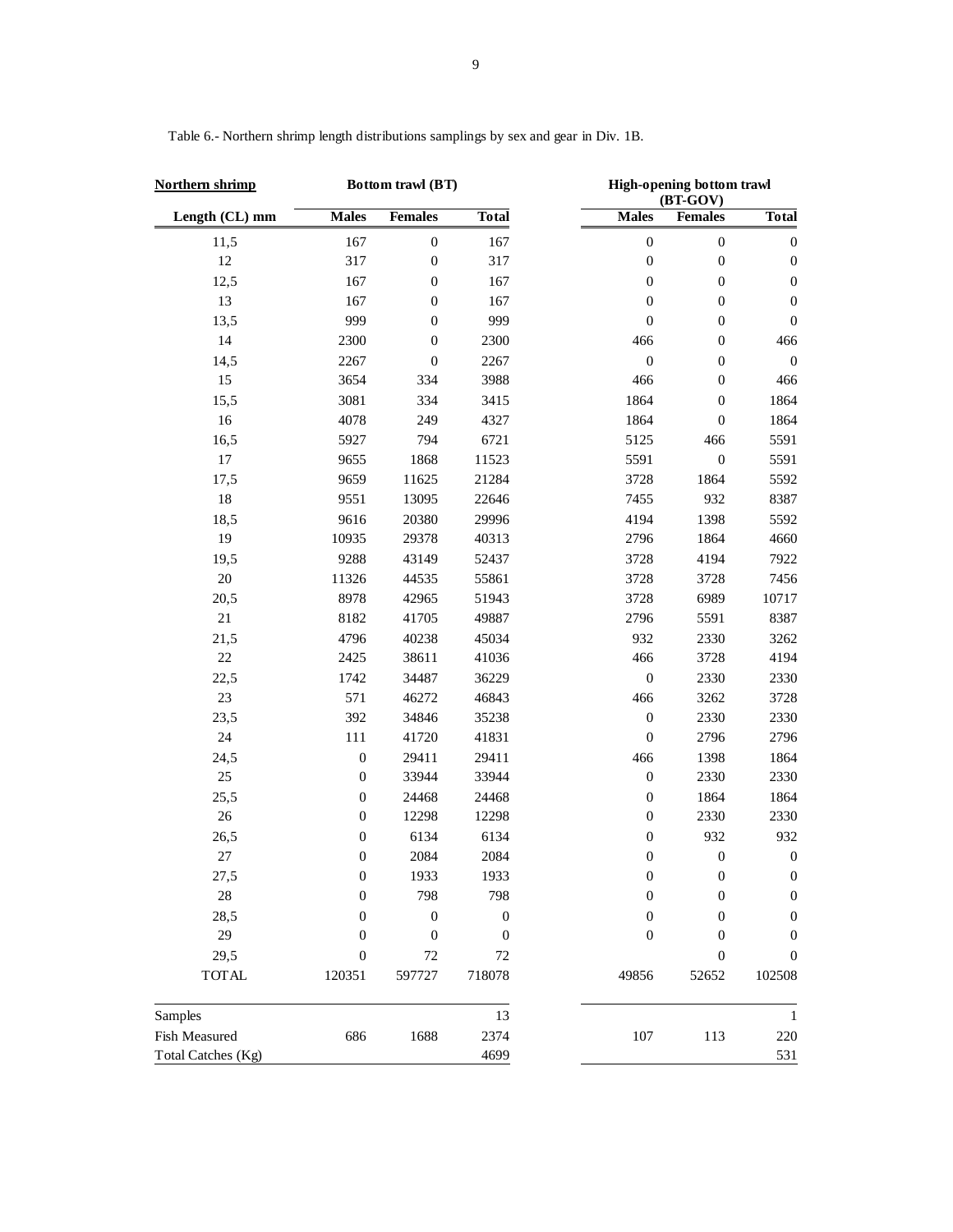| <b>Redfish</b>         |                           | Bottom trawl (BT) |                           | <b>High-opening bottom</b><br>trawl (BT-GOV) |                  |  |
|------------------------|---------------------------|-------------------|---------------------------|----------------------------------------------|------------------|--|
| Length (TL) cm         | <b>Nov</b>                | Dec               | <b>Total</b>              | Nov                                          | <b>Total</b>     |  |
| 5                      | $\boldsymbol{0}$          | $\boldsymbol{0}$  | $\boldsymbol{0}$          | $\mathfrak{Z}$                               | $\mathfrak{Z}$   |  |
| $\sqrt{6}$             | 20                        | 66                | 88                        | 13                                           | 13               |  |
| $\boldsymbol{7}$       | $27\,$                    | 44                | 72                        | $\sqrt{5}$                                   | $\sqrt{5}$       |  |
| $\,8\,$                | $\boldsymbol{0}$          | $\boldsymbol{0}$  | $\boldsymbol{0}$          | $\sqrt{5}$                                   | $\sqrt{5}$       |  |
| $\overline{9}$         | 433                       | 22                | 462                       | 114                                          | 114              |  |
| $10\,$                 | 4346                      | 862               | 5285                      | 288                                          | 288              |  |
| $11\,$                 | 5887                      | 2145              | 8150                      | 291                                          | 291              |  |
| 12                     | 1635                      | 708               | 2378                      | 67                                           | 67               |  |
| 13                     | 390                       | 22                | 418                       | $\boldsymbol{0}$                             | $\boldsymbol{0}$ |  |
| 14                     | 997                       | $22\,$            | 1034                      | $\mathfrak{Z}$                               | $\sqrt{3}$       |  |
| 15                     | 533                       | $\boldsymbol{0}$  | 540                       | $\,8$                                        | $\,$ 8 $\,$      |  |
| 16                     | 624                       | $\boldsymbol{0}$  | 634                       | $\overline{4}$                               | $\overline{4}$   |  |
| $17\,$                 | 176                       | $\boldsymbol{0}$  | 178                       | 9                                            | $\mathbf{9}$     |  |
| 18                     | 112                       | $\boldsymbol{0}$  | 114                       | $\boldsymbol{0}$                             | $\boldsymbol{0}$ |  |
| 19                     | 105                       | $\boldsymbol{0}$  | 108                       | $\overline{4}$                               | $\overline{4}$   |  |
| $20\,$                 | 81                        | $\boldsymbol{0}$  | 83                        | $\boldsymbol{0}$                             | $\boldsymbol{0}$ |  |
| $21\,$                 | 61                        | $\boldsymbol{0}$  | 62                        | $\boldsymbol{0}$                             | $\boldsymbol{0}$ |  |
| $22\,$                 | 55                        | $\boldsymbol{0}$  | 56                        | $\overline{4}$                               | $\overline{4}$   |  |
| 23                     | $20\,$                    | $\boldsymbol{0}$  | 20                        | $\overline{4}$                               | $\overline{4}$   |  |
| 24                     | 20                        | $\boldsymbol{0}$  | 20                        | $\boldsymbol{0}$                             | $\boldsymbol{0}$ |  |
| 25                     | $10\,$                    | $\boldsymbol{0}$  | 10                        | $\boldsymbol{0}$                             | $\boldsymbol{0}$ |  |
| 26                     | 45                        | $\boldsymbol{0}$  | 46                        | $\boldsymbol{0}$                             | $\boldsymbol{0}$ |  |
| $27\,$                 | 30                        | $\boldsymbol{0}$  | 30                        | $\overline{4}$                               | $\overline{4}$   |  |
| 28                     | 51                        | $\boldsymbol{0}$  | 52                        | $\boldsymbol{0}$                             | $\boldsymbol{0}$ |  |
| 29                     | $\boldsymbol{0}$          | $\boldsymbol{0}$  | $\boldsymbol{0}$          | $\boldsymbol{0}$                             | $\boldsymbol{0}$ |  |
| 30                     | 20                        | $\boldsymbol{0}$  | 20                        | $\boldsymbol{0}$                             | $\boldsymbol{0}$ |  |
| 31                     | $\boldsymbol{0}$          | $\boldsymbol{0}$  | $\boldsymbol{0}$          | $\boldsymbol{0}$                             | $\boldsymbol{0}$ |  |
| 32                     | 30                        | $\boldsymbol{0}$  | 30                        | $\boldsymbol{0}$                             | $\boldsymbol{0}$ |  |
| 33                     | $\boldsymbol{0}$          | $\boldsymbol{0}$  | $\boldsymbol{0}$          | $\boldsymbol{0}$                             | $\boldsymbol{0}$ |  |
| 34                     | $\boldsymbol{0}$          | $\boldsymbol{0}$  | $\boldsymbol{0}$          | $\boldsymbol{0}$                             | $\boldsymbol{0}$ |  |
| 35                     | $\boldsymbol{0}$          | $\boldsymbol{0}$  | $\boldsymbol{0}$          | $\boldsymbol{0}$                             | $\boldsymbol{0}$ |  |
| 36                     | $\boldsymbol{0}$          | $\boldsymbol{0}$  | $\boldsymbol{0}$          | $\overline{4}$                               | $\overline{4}$   |  |
| 37                     | $\boldsymbol{0}$          | 0                 | $\boldsymbol{0}$          | $\boldsymbol{0}$                             | $\boldsymbol{0}$ |  |
| 38                     | $\boldsymbol{0}$          | $\boldsymbol{0}$  | $\boldsymbol{0}$          | $\boldsymbol{0}$                             | $\boldsymbol{0}$ |  |
| 39                     | $\boldsymbol{0}$          | $\boldsymbol{0}$  | $\boldsymbol{0}$          | $\boldsymbol{0}$                             | $\boldsymbol{0}$ |  |
| 40                     | 20                        | $\boldsymbol{0}$  | 20                        | 0                                            | $\boldsymbol{0}$ |  |
| $41\,$<br><b>TOTAL</b> | $\boldsymbol{0}$<br>15728 | $\boldsymbol{0}$  | $\boldsymbol{0}$<br>19909 | $\overline{4}$<br>834                        | $\overline{4}$   |  |
|                        |                           | 3891              |                           |                                              | 838              |  |
| Samples                | $\sqrt{6}$                | $\,1\,$           | $\boldsymbol{7}$          | $\sqrt{2}$                                   | $\sqrt{2}$       |  |
| Fish Measured          | 798                       | 176               | 974                       | 244                                          | 244              |  |
| Total Catches (Kg)     | 446                       | 64                | 518                       | 24                                           | 24               |  |

Table 7. Redfish length distributions samplings by month and gear in Div. 1B.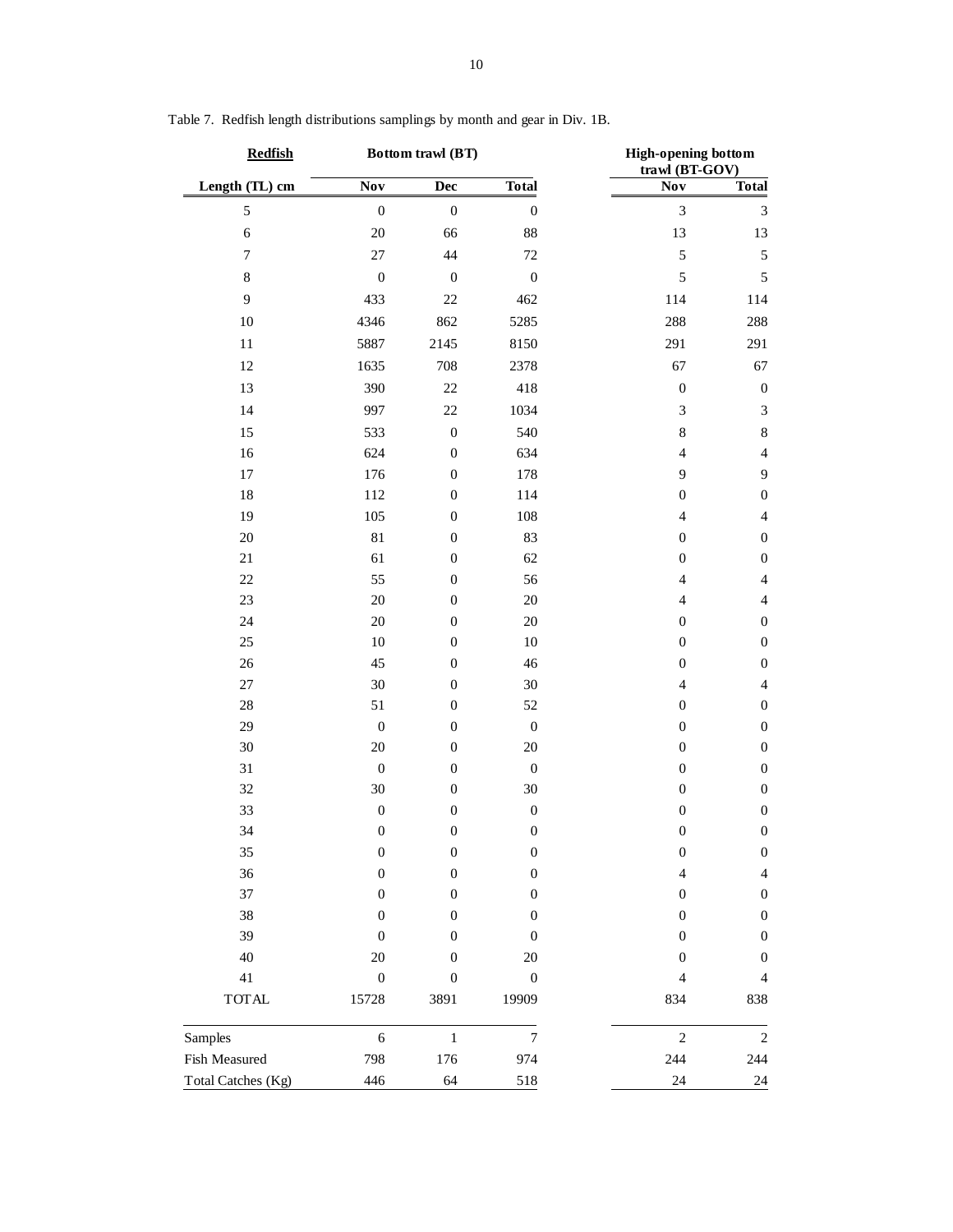| <b>American plaice</b> |                  | Bottom trawl (BT) |                  | <b>High-opening bottom</b><br>trawl (BT-GOV) |                  |  |
|------------------------|------------------|-------------------|------------------|----------------------------------------------|------------------|--|
| Length (TL) cm         | Oct              | Nov               | <b>Total</b>     | Nov                                          | <b>Total</b>     |  |
| 8                      | $\mathbf 0$      | 20                | 20               | $\overline{0}$                               | $\boldsymbol{0}$ |  |
| 9                      | $\mathbf{0}$     | 277               | 280              | 13                                           | 13               |  |
| 10                     | $\boldsymbol{0}$ | 751               | 759              | 127                                          | 127              |  |
| 11                     | $\overline{4}$   | 698               | 709              | 89                                           | 89               |  |
| 12                     | $\overline{4}$   | 1036              | 1050             | 203                                          | 203              |  |
| 13                     | $\mathbf{0}$     | 834               | 842              | 101                                          | 101              |  |
| 14                     | 19               | 699               | 724              | 115                                          | 115              |  |
| 15                     | 45               | 576               | 627              | 127                                          | 127              |  |
| 16                     | 15               | 571               | 592              | 77                                           | 77               |  |
| 17                     | 22               | 402               | 429              | 127                                          | 127              |  |
| 18                     | 19               | 497               | 521              | 38                                           | 38               |  |
| 19                     | 22               | 354               | 381              | 64                                           | 64               |  |
| 20                     | 41               | 356               | 401              | 25                                           | 25               |  |
| 21                     | 37               | 477               | 520              | 26                                           | 26               |  |
| 22                     | 30               | 422               | 457              | 51                                           | 51               |  |
| 23                     | 52               | 231               | 286              | 25                                           | 25               |  |
| 24                     | 19               | 301               | 323              | 25                                           | $25\,$           |  |
| 25                     | 19               | 300               | 323              | 25                                           | 25               |  |
| 26                     | $11\,$           | 188               | 201              | $\boldsymbol{0}$                             | $\boldsymbol{0}$ |  |
| 27                     | $\overline{4}$   | 110               | 114              | 13                                           | 13               |  |
| 28                     | $\boldsymbol{0}$ | 72                | 73               | $\boldsymbol{0}$                             | $\boldsymbol{0}$ |  |
| 29                     | $\boldsymbol{0}$ | 62                | 64               | $\boldsymbol{0}$                             | $\boldsymbol{0}$ |  |
| 30                     | $11\,$           | 13                | 24               | $\boldsymbol{0}$                             | $\boldsymbol{0}$ |  |
| 31                     | $\boldsymbol{0}$ | 14                | 15               | $\boldsymbol{0}$                             | $\boldsymbol{0}$ |  |
| 32                     | $\mathbf{0}$     | 38                | 39               | $\boldsymbol{0}$                             | $\boldsymbol{0}$ |  |
| 33                     | $\boldsymbol{0}$ | $\boldsymbol{0}$  | $\boldsymbol{0}$ | $\boldsymbol{0}$                             | $\boldsymbol{0}$ |  |
| 34                     | $\boldsymbol{0}$ | 14                | 15               | $\boldsymbol{0}$                             | $\boldsymbol{0}$ |  |
| <b>TOTAL</b>           | 374              | 9313              | 9788             | 1271                                         | 1272             |  |
| Samples                | $\,1$            | $\epsilon$        | $\boldsymbol{7}$ | $\,1$                                        | $\,1\,$          |  |
| Fish Measured          | 100              | 675               | 775              | 100                                          | 100              |  |
| Total Catches (Kg)     | 27               | 452               | 479              | 42                                           | $42\,$           |  |

Table 8. American plaice length distributions samplings by month and gear in Div. 1B.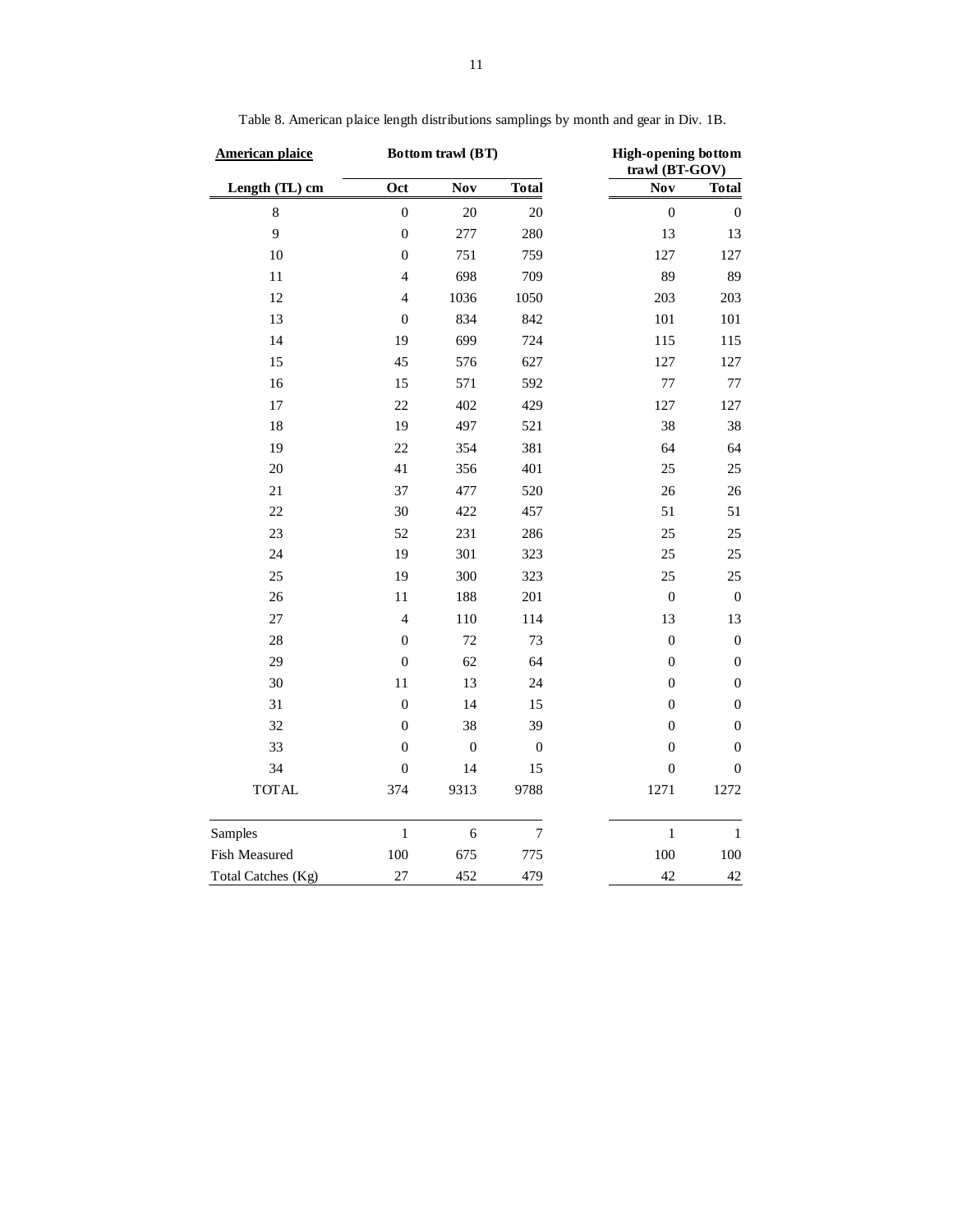| Roughhead grenadier | Div. 1D                 |                         |  |  |
|---------------------|-------------------------|-------------------------|--|--|
| Length (AFL) cm     | Dec                     | Total                   |  |  |
| 7                   | $\overline{\mathbf{c}}$ | $\overline{c}$          |  |  |
| 8                   | $\overline{0}$          | $\overline{0}$          |  |  |
| 9                   | $\boldsymbol{0}$        | $\overline{0}$          |  |  |
| 10                  | $\overline{\mathbf{4}}$ | $\overline{4}$          |  |  |
| 11                  | 6                       | 6                       |  |  |
| 12                  | 6                       | $\overline{6}$          |  |  |
| 13                  | 16                      | 16                      |  |  |
| 14                  | 14                      | 14                      |  |  |
| 15                  | 12                      | 12                      |  |  |
| 16                  | 20                      | 20                      |  |  |
| 17                  | 32                      | 32                      |  |  |
| 18                  | 14                      | 14                      |  |  |
| 19                  | 16                      | 16                      |  |  |
| 20                  | 6                       | 6                       |  |  |
| 21                  | 8                       | 8                       |  |  |
| 22                  | $\overline{c}$          | $\overline{c}$          |  |  |
| 23                  | $\overline{0}$          | $\boldsymbol{0}$        |  |  |
| 24                  | $\overline{c}$          | $\overline{c}$          |  |  |
| 25                  | 6                       | 6                       |  |  |
| 26                  | $\overline{c}$          | $\overline{c}$          |  |  |
| 27                  | $\overline{4}$          | $\overline{4}$          |  |  |
| 28                  | $\overline{c}$          | $\overline{c}$          |  |  |
| 29                  | $\overline{0}$          | $\overline{0}$          |  |  |
| 30                  | $\overline{\mathbf{c}}$ | $\overline{\mathbf{c}}$ |  |  |
| 31                  | $\overline{0}$          | $\overline{0}$          |  |  |
| 32                  | $\overline{c}$          | $\overline{c}$          |  |  |
| 33                  | $\overline{0}$          | $\overline{0}$          |  |  |
| 34                  | $\overline{c}$          | $\overline{c}$          |  |  |
| 35                  | $\overline{0}$          | $\overline{0}$          |  |  |
| 36                  | $\overline{c}$          | $\overline{\mathbf{c}}$ |  |  |
| 37                  | $\overline{0}$          | $\boldsymbol{0}$        |  |  |
| 38                  | $\overline{c}$          | $\overline{c}$          |  |  |
| <b>TOTAL</b>        | 184                     | 187                     |  |  |
| Samples             | $\mathbf{1}$            | $\mathbf{1}$            |  |  |
| Fish Measured       | 92                      | 92                      |  |  |
| Total Catches (Kg)  | 117                     | 117                     |  |  |

Table 9. Roughhead grenadier length distributions samplings by month in Div. 1D with bottom trawl (BT).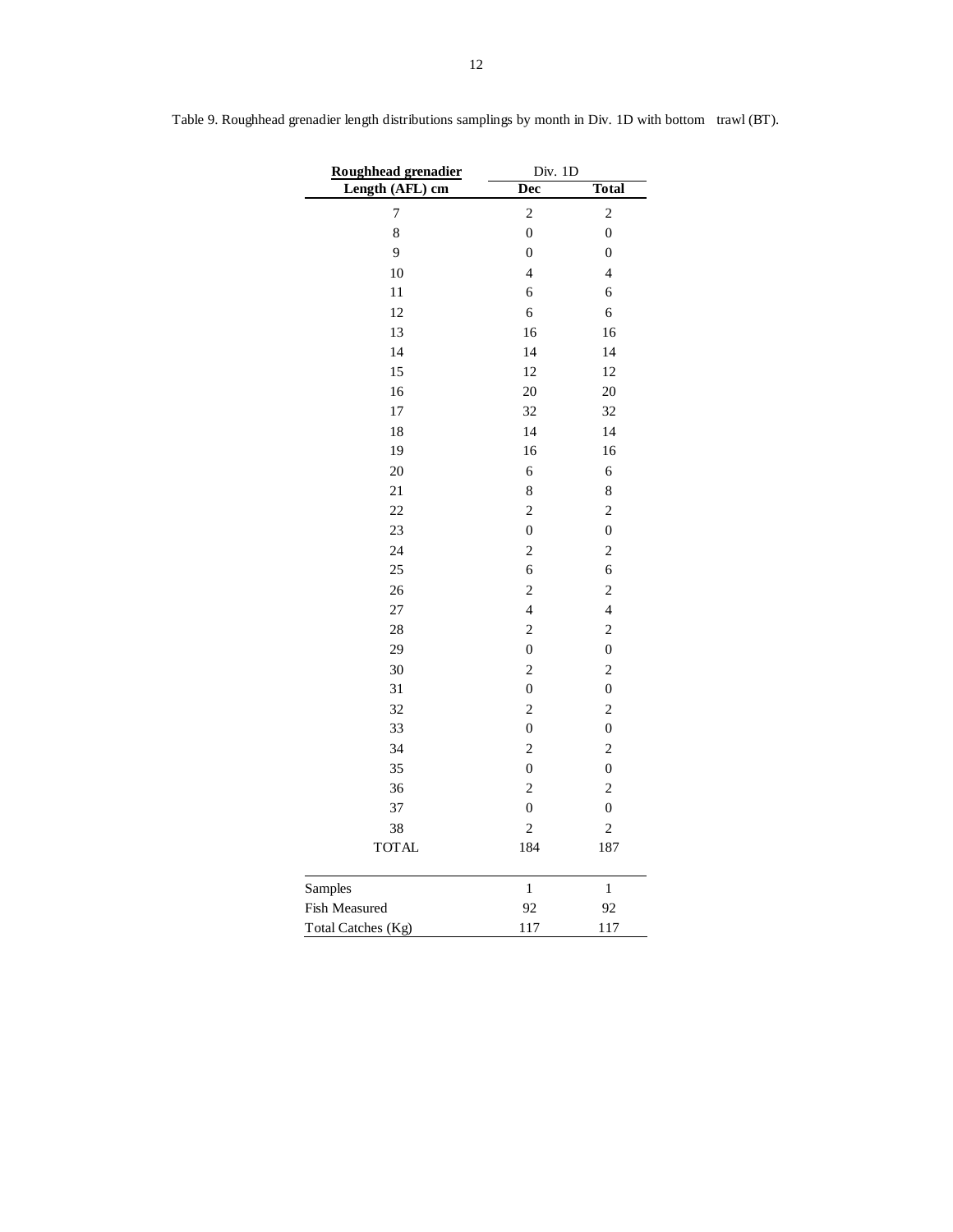

Fig. 1. Position of hauls in the experimental fishing in NAFO Div. 1ABCD made with bottom trawl (BT).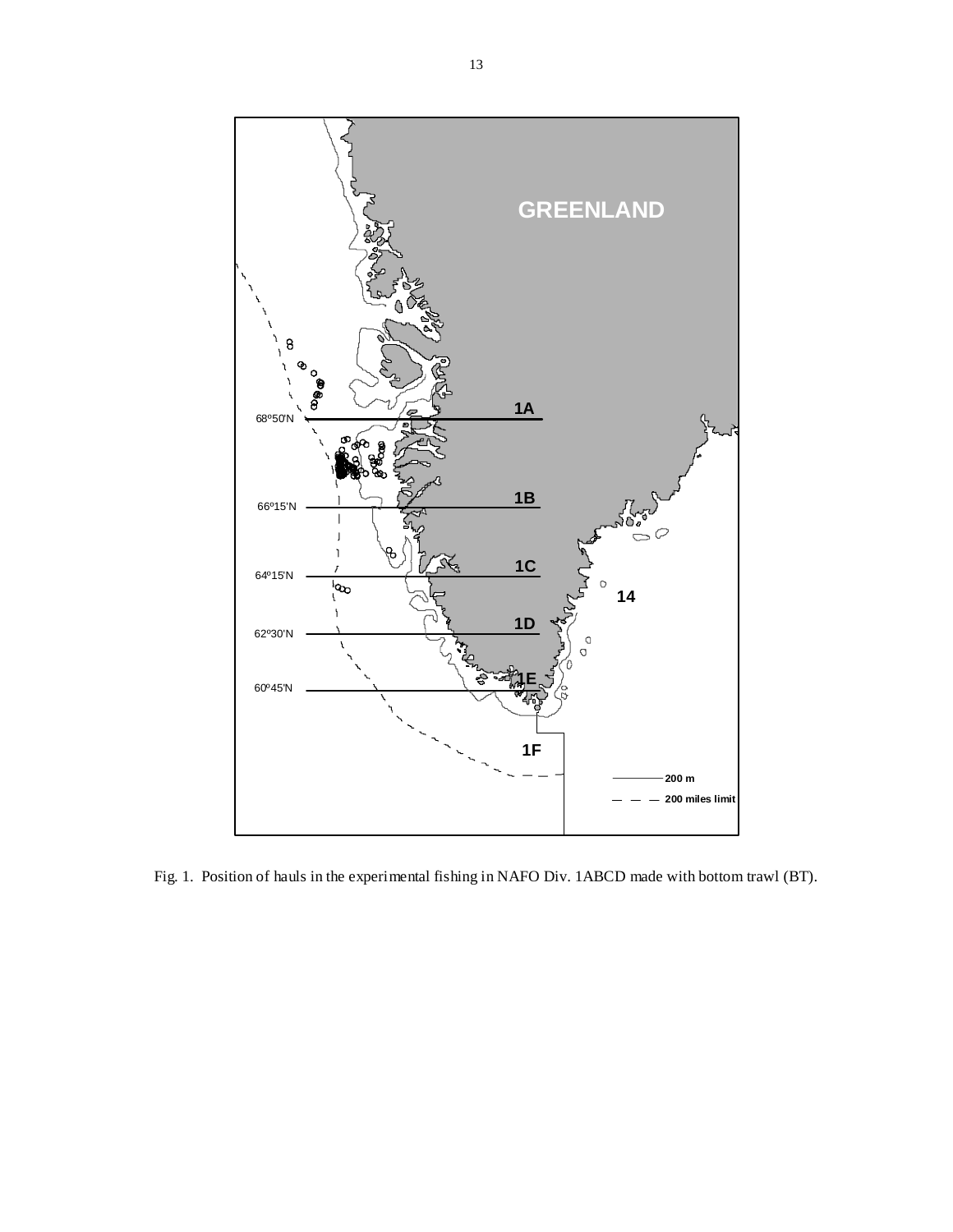

Fig. 2. Position of hauls in the experimental fishing in NAFO Div. 1ABCD made with high opening bottom trawl (BT-GOV).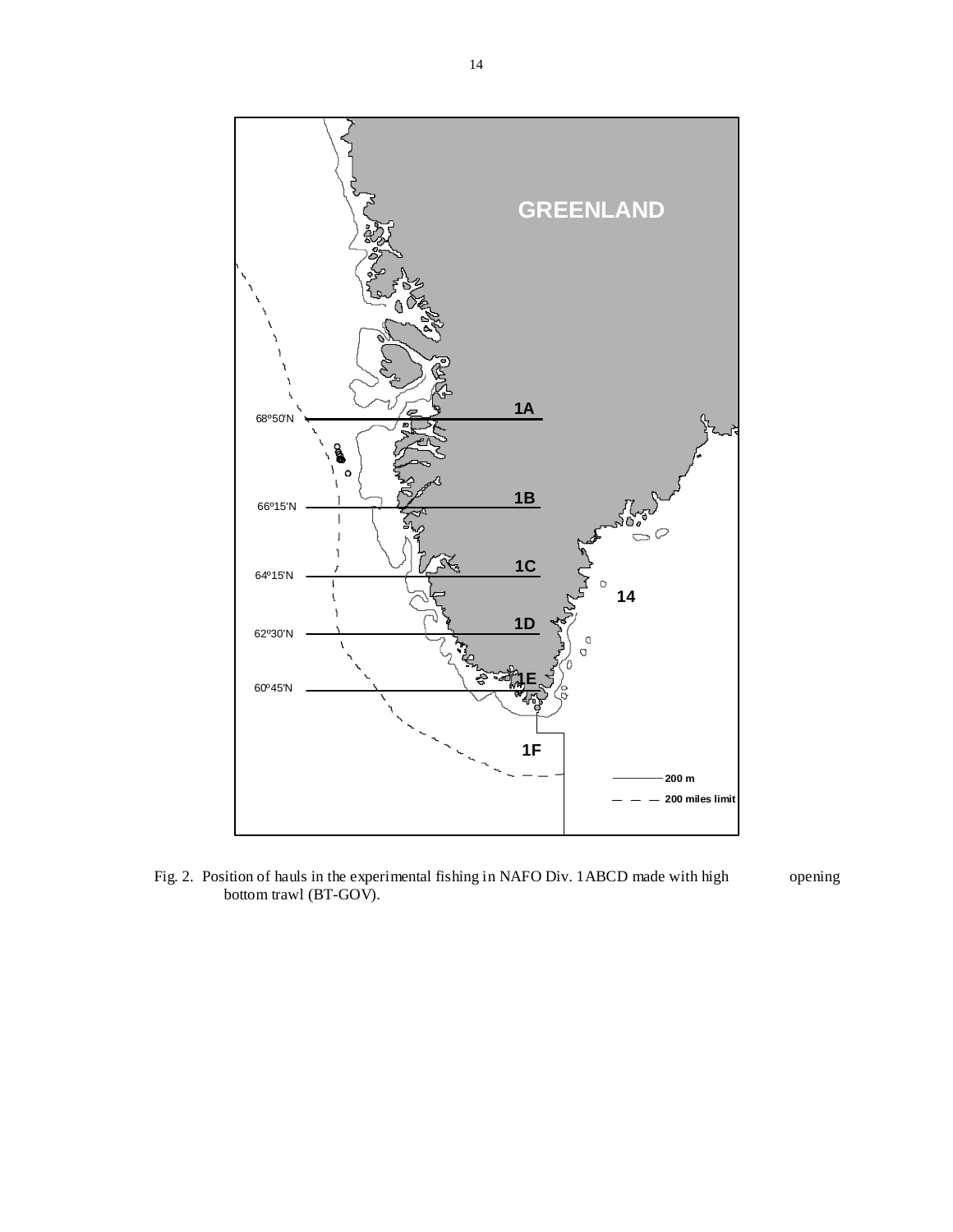

Fig. 3. Length frequency distributions (%) of Greenland halibut by Division from bottom trawl (BT).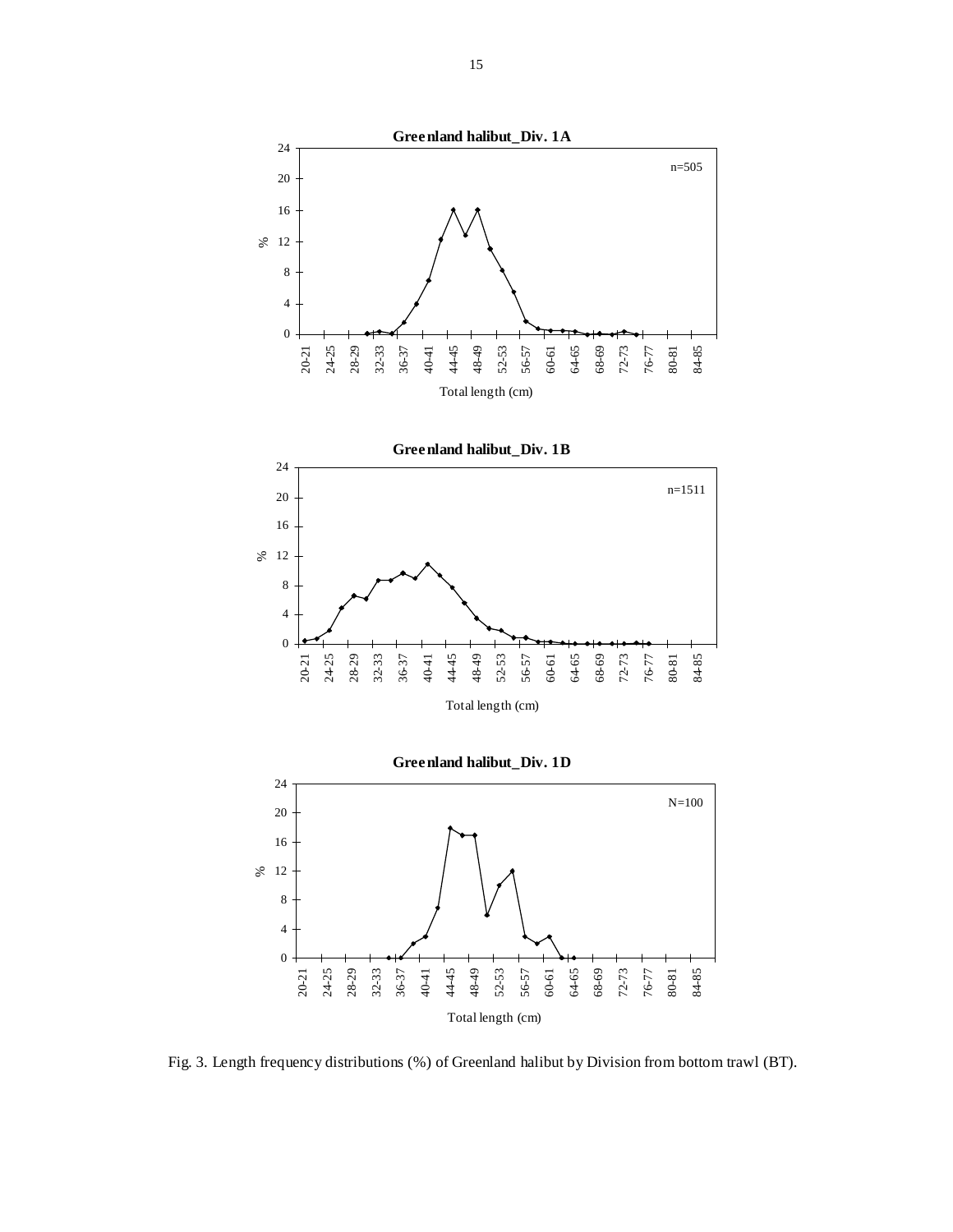

**High-opening bottom trawl (BT-GOV)** 



Fig. 4. Length frequency distributions (%) of northern shrimp in Div. 1B by sex and gear.